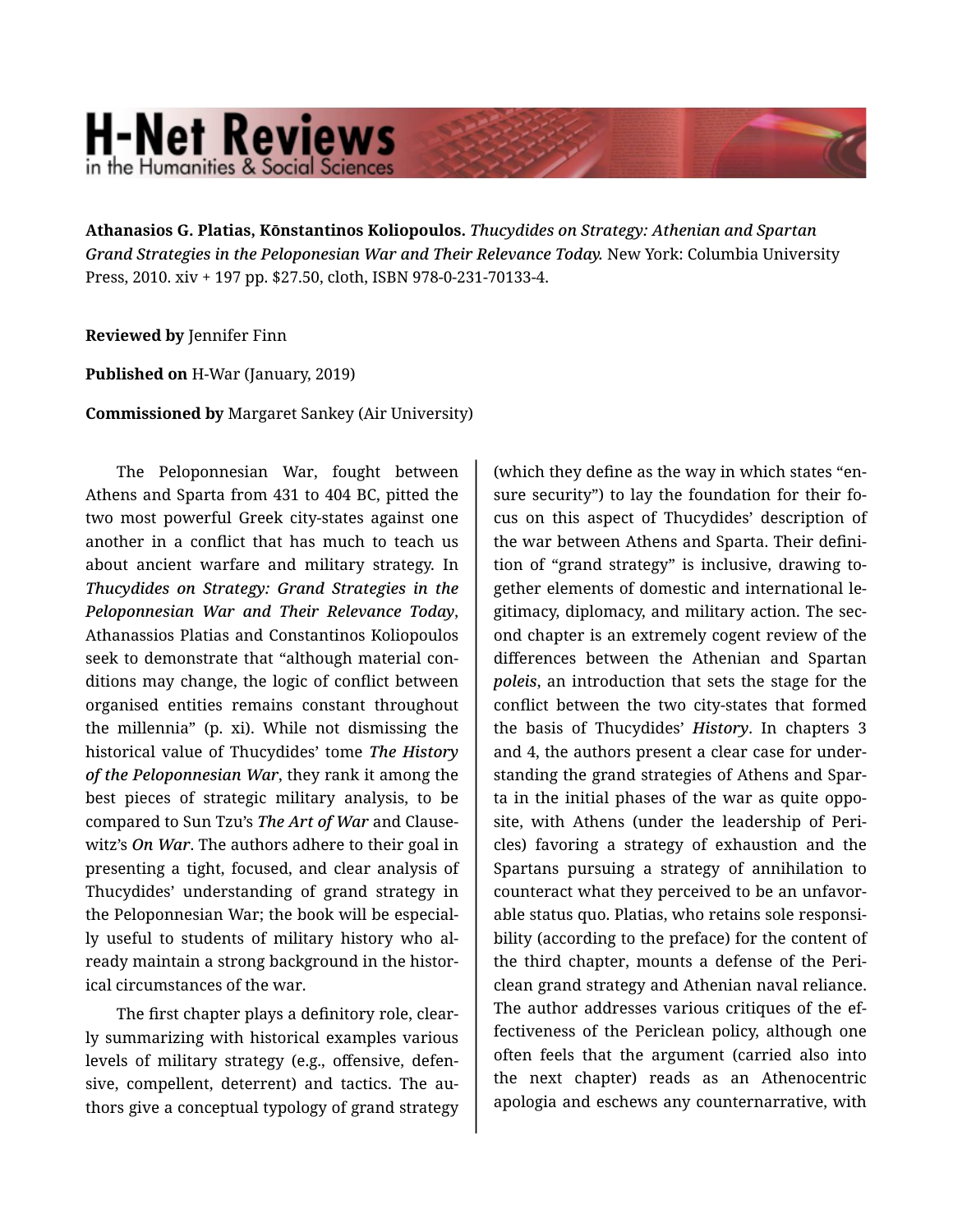*H-Net Reviews*

several important pieces on the issue missing from the bibliography.[1]

Platias and Koliopoulos locate the turning point of the war in the Athenian decision to in‐ vade Sicily in 415 BC (a classic case of "overexten‐ sion") and the intensification of Persian monetary aid to the Spartan cause (p. 78). It was after this disaster that the Spartan army was able to match its means to its intended end and shift the balance of power to her side. The final chapter of the book proposes that the application of the Thucydidean model of grand strategy can serve as predictive of more modern conflicts and appraises the use of the annihilation and exhaustion strategies as a function of recent international relations and technological developments. The last portion of the chapter highlights the Athenian blunders in Sicily as the result of the underestimation of the enemy, and the authors take the opportunity to compare the disaster with more modern instances of the same phenomenon. Throughout, the au‐ thors emphasize the importance of perception (in‐ ternal and external) to the decision-making appa‐ ratuses of ancient and modern warfare.

The authors contend that Thucydides, often studied as the first international relations theo‐ rist, has not received as much attention as he de‐ serves for his contribution to our understanding of ancient military strategy. While their work is undoubtedly an important contribution to this field, it rather disturbingly fails to account for several important previous contributions on the sub‐ ject, such as J. F. Lazenby's *The Peloponnesian War: A Military Study* (2004) and Theodore Tsakiris's "Thucydides and Strategy" (2006). Trou‐ bles also arise when one applies anachronistic terms to Thucydides' work; the danger is clear when one browses the appendix on "Strategic Concepts in Thucydides' *History*," where—al‐ though it is acknowledged that Thucydides did not employ modern jargon—passages are taken out of context to prove that our historian main‐ tained an interest in grand strategy. Such an exer‐

cise, if performed in the same way, may also prove fruitful in a variety of other ancient au‐ thors (Herodotus included). One constantly wa‐ vers on a tightrope, whereby the application of Thucydidean (non?)terminology to modern cate‐ gorizations begins to feel uncomfortably forced.

Although the authors contribute to our under‐ standing of Thucydides' sophisticated conceptual‐ ization of the Peloponnesian Wars, their work is best when considered in tandem with a study of contemporary (including Thucydidean) commen‐ tary on Greek cultural life and mores and their profound differences from our own. Thus, the book should be read in conjunction with a full translation of Thucydides (recommended is Robert Strassler's *The Landmark Thucydides*, 1998) and a modern summary of the work (e.g., Lawrence Tritle, *A New History of the Pelopon‐ nesian War*, 2010), as in many cases the authors mention an issue essential to an understanding of the war (e.g., The Melian affair, cited on p. 50) with no further commentary. Ultimately, the work of Platias and Koliopoulos is a helpful addition to our understanding of Thucydides as a military strategist and to the outcome of the great war be‐ tween Athens and Sparta, although the astute reader will want to compare its conclusions with other contributions on the same topic.

## Note

[1]. *Inter alia*, Peter Krentz, "The Strategic Culture of Periclean Athens," in *Polis and Pole‐ mos: Essays on Politics, War and History in An‐ cient Greece*, ed. Charles Hamilton and Peter Krentz (Claremont: Regina Books, 1997), 55-72; Iain Spence, "Perikles and the Defense of Attika during the Peloponnesian War," *Journal of Hel‐ lenic Studies* 110 (1990): 91-107; Thomas Kelly, "Thucydides and Spartan Strategy in the Archi‐ damian War," *American Historical Review* 87 (1982): 25-54; and D. W. Knight, "Thucydides and the War Strategy of Perikles," *Mnemosyne* 23 (1970): 150-61.